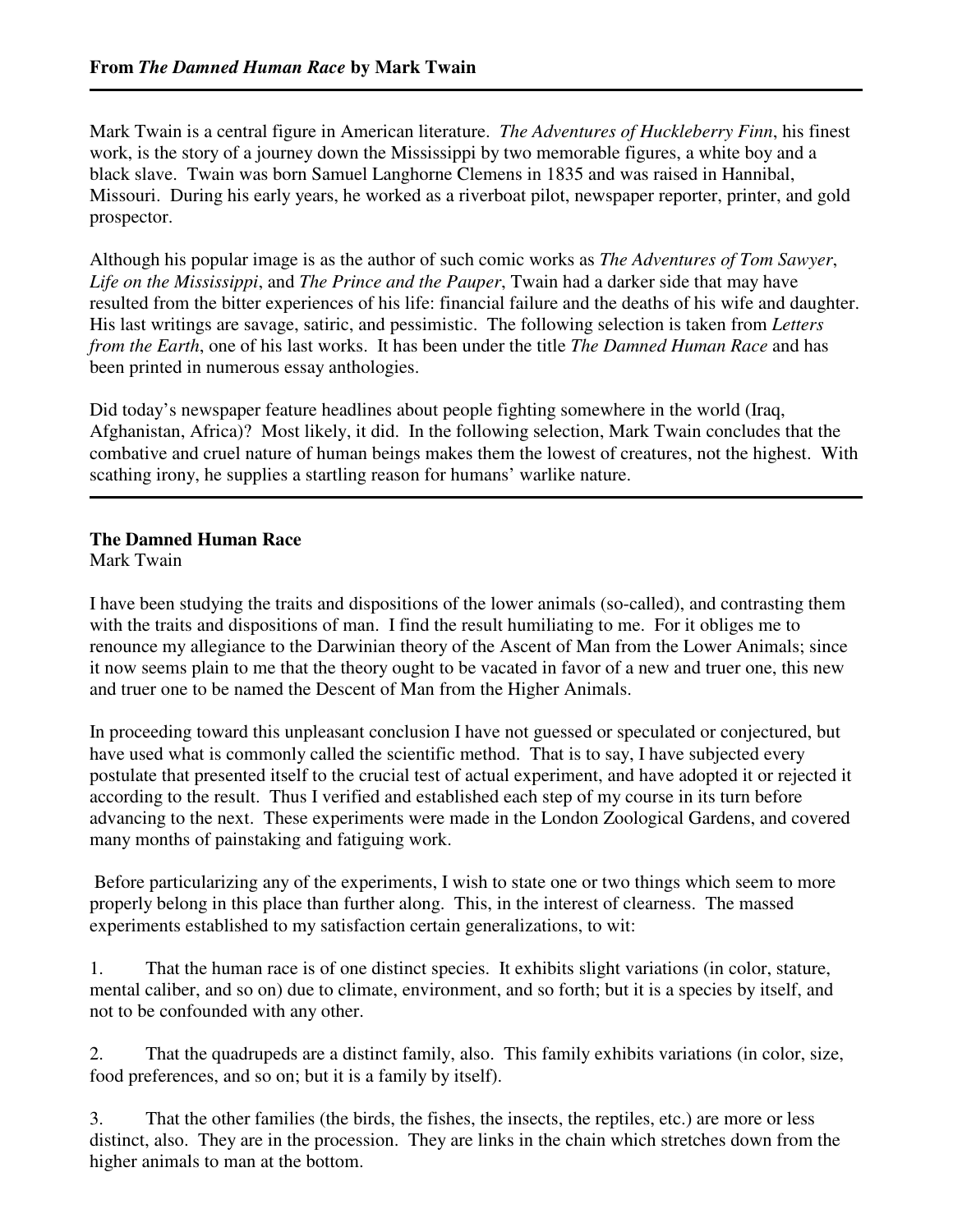Some of my experiments were quite curious. In the course of my reading I had come across a case where, many years ago, some hunters on our Great Plains organized a buffalo hunt for the entertainment of an English earl. They had charming sport. They killed seventy-two of those great animals; and ate part of one of them and left the seventy-one to rot. In order to determine the difference between an anaconda and an earl (if any) I caused seven young calves to be turned into the anaconda's cage. The grateful reptile immediately crushed one of them and swallowed it, then lay back satisfied. It showed no further interest in the calves, and no disposition to harm them. I tried this experiment with other anacondas; always with the same result. The fact stood proven that the difference between an earl and an anaconda is that the earl is cruel and the anaconda isn't; and that the earl wantonly destroys what he has no use for, but the anaconda doesn't. This seemed to suggest that the anaconda was not descended from the earl. It also seemed to suggest that the earl was descended from the anaconda, and had lost a good deal in the transition.

I was aware that many men who have accumulated more millions of money than they can ever use have shown a rabid hunger for more, and have not scrupled to cheat the ignorant and the helpless out of their poor servings in order to partially appease that appetite. I furnished a hundred different kinds of wild and tame animals the opportunity to accumulate vast stores of food, but none of them would do it. The squirrels and bees and certain birds made accumulations, but stopped when they had gathered a winter s supply, and could not be persuaded to add to it either honestly or by chicane. In order to bolster up a tottering reputation the ant pretended to store up supplies, but I was not deceived. I know the ant. These experiments convinced me that there is this difference between man and the higher animals: he is avaricious and miserly; they are not.

In the course of my experiments I convinced myself that among the animals man is the only one that harbors insults and injuries, broods over them, waits till a chance offers, then takes revenge. The passion of revenge is unknown to the higher animals.

Roosters keep harems, but it is by consent of their concubines; therefore no wrong is done. Men keep harems but it is by brute force, privileged by atrocious laws which the other sex were allowed no hand in making. In this matter man occupies a far lower place than the rooster.

Cats are loose in their morals, but not consciously so. Man, in his descent from the cat, has brought the cats looseness with him but has left the unconsciousness behind (the saving grace which excuses the cat). The cat is innocent, man is not.

Indecency, vulgarity, obscenity (these are strictly confined to man); he invented them. Among the higher animals there is no trace of them. They hide nothing; they are not ashamed. Man, with his soiled mind, covers himself. He will not even enter a drawing room with his breast and back naked, so alive are he and his mates to indecent suggestion. Man is The Animal that Laughs. But so does the monkey, as Mr. Darwin pointed out; and so does the Australian bird that is called the laughing jackass. No! Man is the Animal that Blushes. He is the only one that does it or has occasion to.

At the head of this article we see how three monks were burnt to death a few days ago, and a prior put to death with atrocious cruelty. Do we inquire into the details? No; or we should find out that the prior was subjected to unprintable mutilations. Man (when he is a North American Indian) gouges out his prisoners' eyes; when he is King John, with a nephew to render untroublesome, he uses a red-hot iron; when he is a religious zealot dealing with heretics in the Middle Ages, he skins his captive alive and scatters salt on his back; in the first Richards time he shuts up a multitude of Jew families in a tower and sets fire to it; in Columbus's time he captures a family of Spanish Jews and (but that is not printable; in our day in England a man is fined ten shillings for beating his mother nearly to death with a chair, and another man is fined forty shillings for having four pheasant eggs in his possession without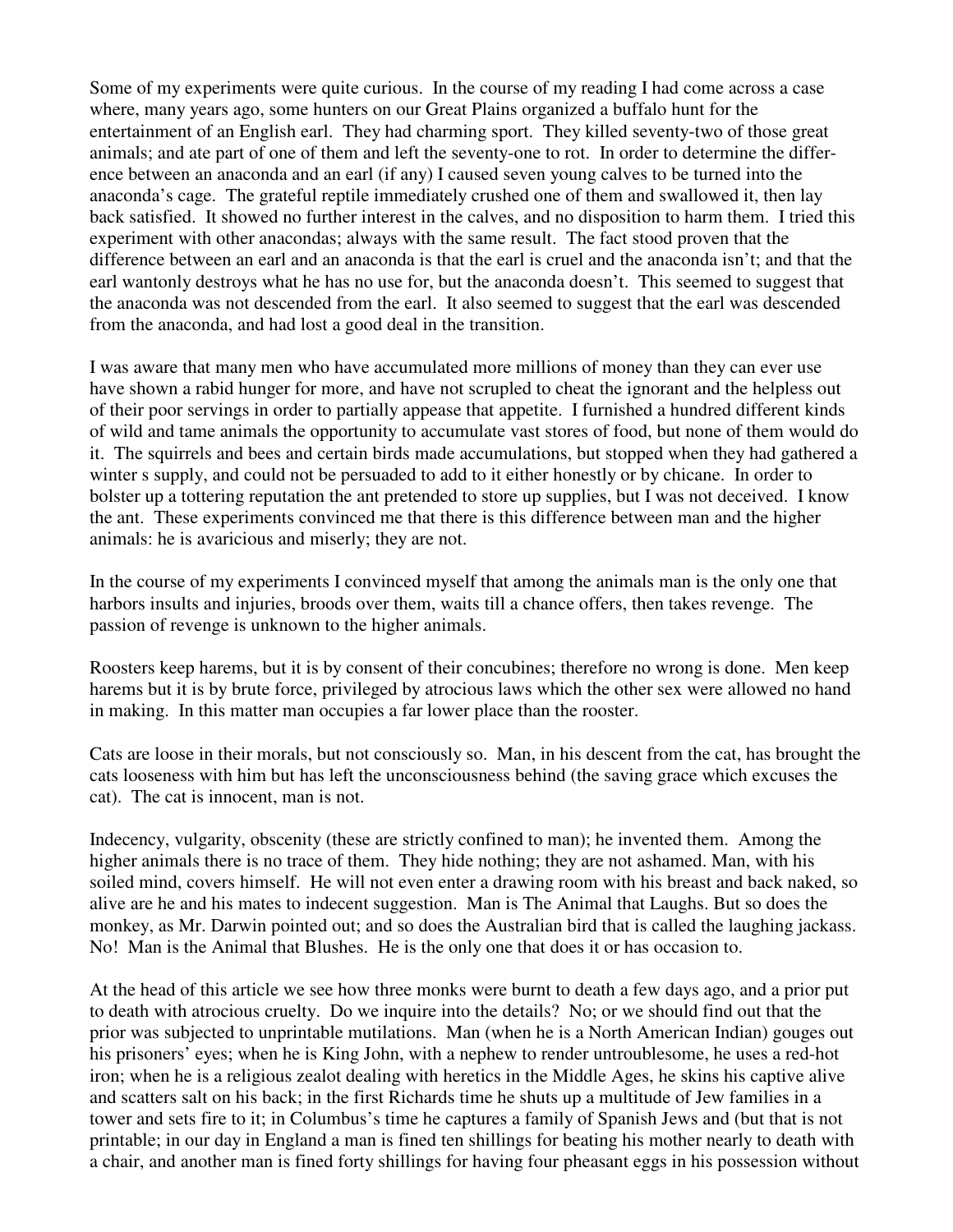being able to satisfactorily explain how he got them). Of all the animals, man is the only one that is cruel. He is the only one that inflicts pain for the pleasure of doing it. It is a trait that is not known to the higher animals. The cat plays with the frightened mouse; but she has this excuse, that she does not know that the mouse is suffering. The cat is moderate (unhumanly moderate: she only scares the mouse, she does not hurt it; she doesnt dig out its eyes, or tear off its skin, or drive splinters under its nails) man-fashion; when she is done playing with it she makes a sudden meal of it and puts it out of its trouble. Man is the Cruel Animal. He is alone in that distinction.

The higher animals engage in individual fights, but never in organized masses. Man is the only animal that deals in that atrocity of atrocities, War. He is the only one that gathers his brethren about him and goes forth in cold blood and with calm pulse to exterminate his kind. He is the only animal that for sordid wages will march out, as the Hessians did in our Revolution, and as the boyish Prince Napoleon did in the Zulu war, and help to slaughter strangers of his own species who have done him no harm and with whom he has no quarrel.

Man is the only animal that robs his helpless fellow of his country takes possession of it and drives him out of it or destroys him. Man has done this in all the ages. There is not an acre of ground on the globe that is in possession of its rightful owner, or that has not been taken away from owner after owner, cycle after cycle, by force and bloodshed.

Man is the only Slave. And he is the only animal who enslaves. He has always been a slave in one form or another, and has always held other slaves in bondage under him in one way or another. In our day he is always some mans slave for wages, and does that mans work; and this slave has other slaves under him for minor wages, and they do his work. The higher animals are the only ones who exclusively do their own work and provide their own living.

Man is the only Patriot. He sets himself apart in his own country, under his own flag, and sneers at the other nations, and keeps multitudinous uniformed assassins on hand at heavy expense to grab slices of other peoples countries, and keep them from grabbing slices of his. And in the intervals between campaigns, he washes the blood off his hands and works for the universal brotherhood of man, with his mouth.

Man is the Religious Animal. He is the only Religious Animal. He is the only animal that has the True Religion, several of them. He is the only animal that loves his neighbor as himself, and cuts his throat if his theology isn't straight. He has made a graveyard of the globe in trying his honest best to smooth his brother's path to happiness and heaven. He was at it in the time of the Caesars, he was at it in Mahomet's time, he was at it in the time of the Inquisition, he was at it in France a couple of centuries, he was at it in England in Mary's day, he has been at it ever since he first saw the light, he is at it today in Crete (as per the telegrams quoted above) he will be at it somewhere else tomorrow. The higher animals have no religion. And we are told that they are going to be left out, in the Hereafter. I wonder why? It seems questionable taste.

Man is the Reasoning Animal. Such is the claim. I think it is open to dispute. Indeed, my experiments have proven to me that he is the Unreasoning Animal. Note his history, as sketched above. It seems plain to me that whatever he is he is not a reasoning animal. His record is the fantastic record of a maniac. I consider that the strongest count against his intelligence is the fact that with that record back of him he blandly sets himself up as the head animal of the lot: whereas by his own standards he is the bottom one.

In truth, man is incurably foolish. Simple things which the other animals easily learn, he is incapable of learning. Among my experiments was this. In an hour I taught a cat and a dog to be friends. I put them in a cage. In another hour I taught them to be friends with a rabbit. In the course of two days I